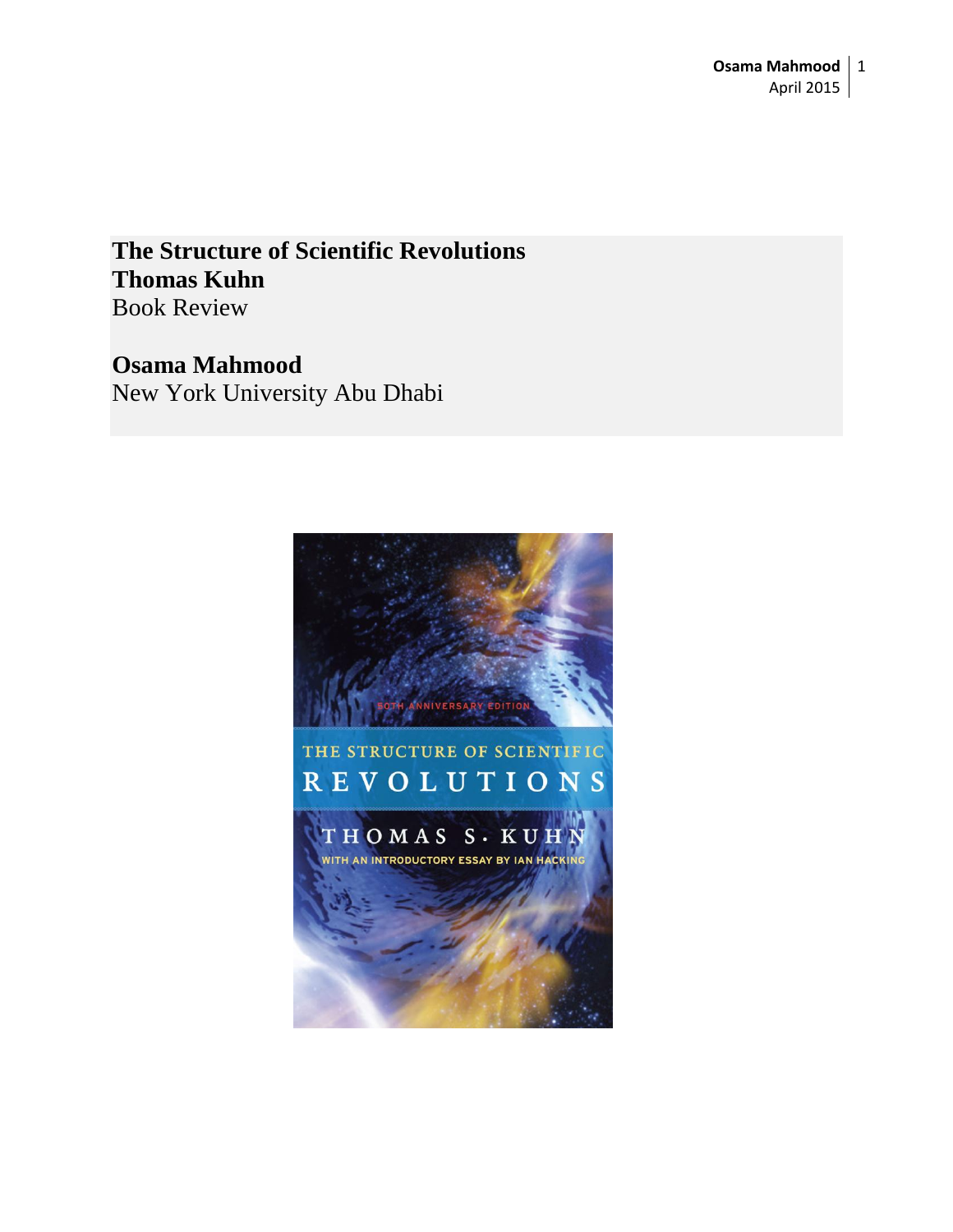Fifty years ago, Thomas Kuhn wrote a thin volume entitled *[The Structure of Scientific](http://www.amazon.com/gp/product/0226458121/ref=as_li_qf_sp_asin_il_tl?ie=UTF8&camp=1789&creative=9325&creativeASIN=0226458121&linkCode=as2&tag=thenewatl-20)* 

*[Revolutions](http://www.amazon.com/gp/product/0226458121/ref=as_li_qf_sp_asin_il_tl?ie=UTF8&camp=1789&creative=9325&creativeASIN=0226458121&linkCode=as2&tag=thenewatl-20)*. Kuhn challenged the traditional view of science as an accumulation of objective knowledge toward an ever more 'truthful' understanding of nature. Instead, he argued, that there is no 'Truth', what scientists discover depends to a large extent on the sorts of questions they ask, which in turn depend in part on scientists' philosophical commitments. Sometimes, the dominant scientific way of looking at the world becomes obviously replete with problems; this can give birth to radical and irreversible scientific revolutions that Kuhn described as "paradigm shifts" introducing a term that has been much used and abused by the social scientists especially those trying to bring forth a social change. Paradigm shifts interrupt the linear progression of knowledge by changing how scientists view the world, the questions they ask of it, and the norms they use to understand it. Since scientists' worldview after a paradigm shift is so radically different from the one that came before, the two cannot be compared according to a mutual conception of reality. Kuhn described this as 'incommensurability'. He concluded that the path of science through these revolutions is not necessarily toward truth but merely away from previous error. Hence the new paradigm solves the problems of the previous paradigm but comes along with its own new problems.

In the ninth chapter of his book titled, "The Nature and Necessity of Scientific Revolutions" Kuhn defines that, "Scientific Revolutions are here taken to be those non-cumulative developmental episodes in which an older paradigm is replaced in whole part or in part by an incompatible new one"<sup>1</sup>. Kuhn essentially compares the scientific revolutions to the political revolutions. He states that in political and scientific revolutions "the sense of malfunctioning that can lead to crisis is prerequisite to the revolution"<sup>2</sup>. As a political crisis deepens, many individuals commit themselves to

l  $^1$  Kuhn, 92

<sup>2</sup> Kuhn, 93